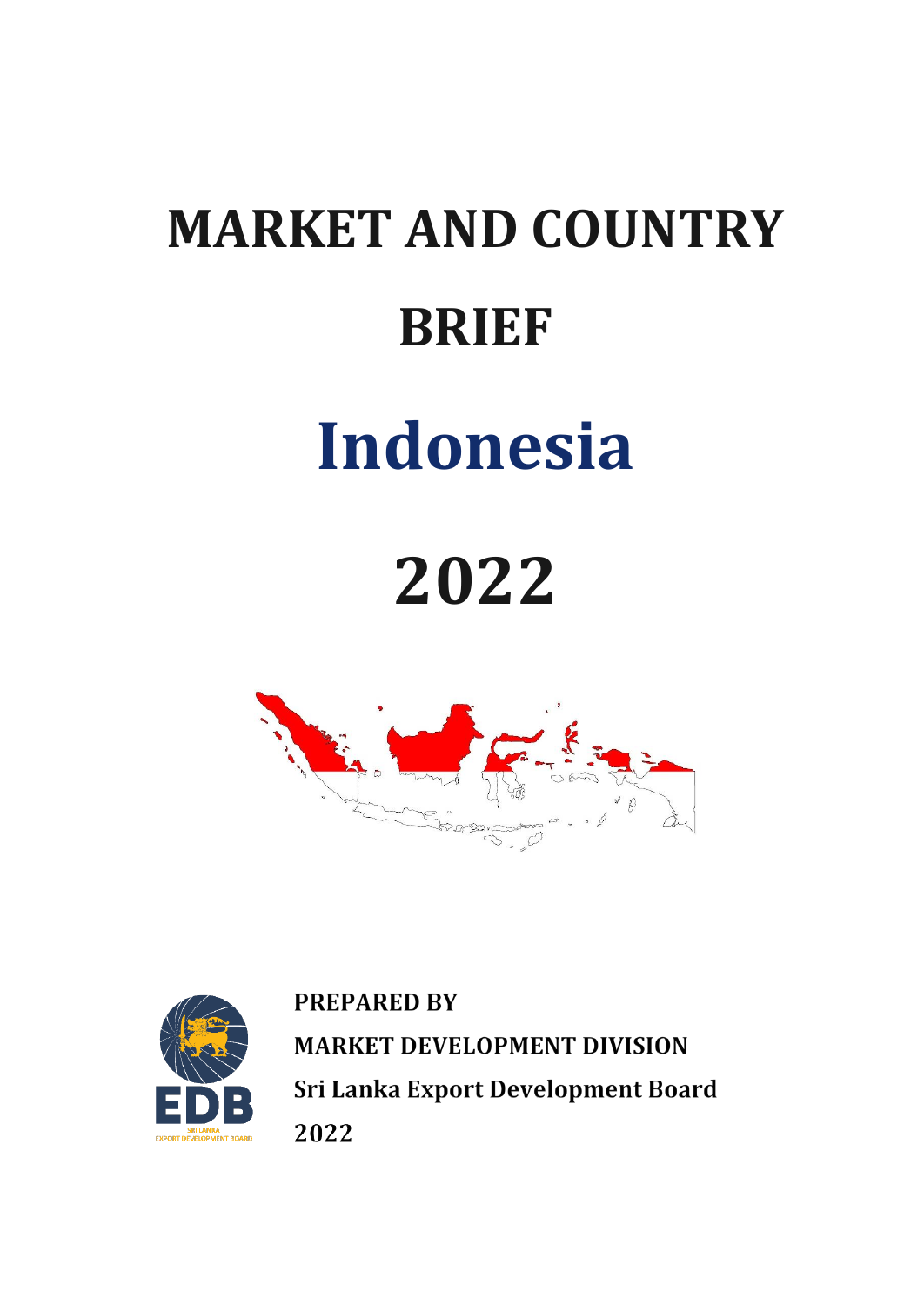### **Contents**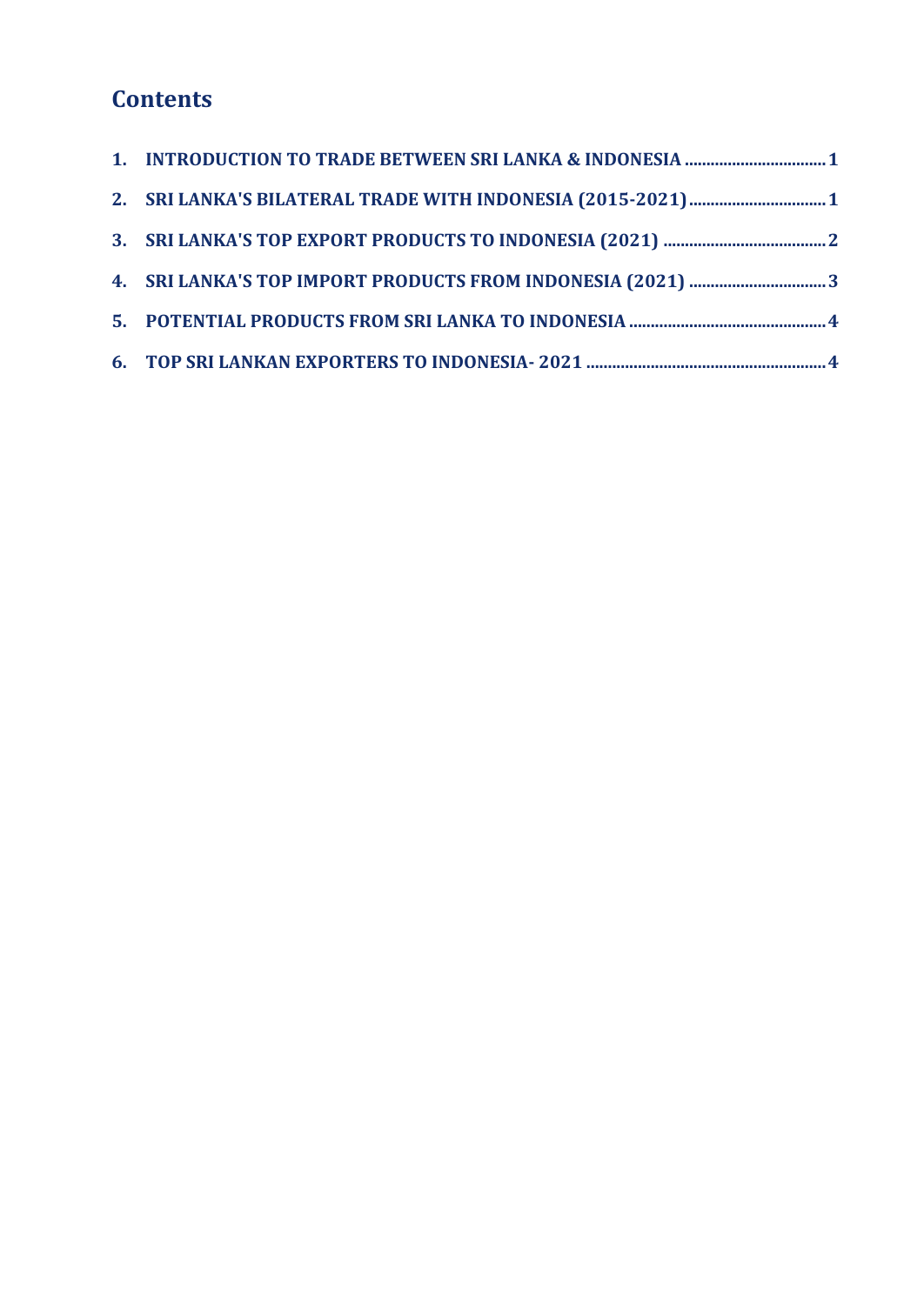#### <span id="page-2-0"></span>**1. INTRODUCTION TO TRADE BETWEEN SRI LANKA & INDONESIA**

Indonesia is the 39th export destination for Sri Lanka. Total export value from Sri Lanka to Indonesia was USD 48.69 Mn in 2021 and total imports from Indonesia to Sri Lanka for the same period were USD 452.11 Mn. Sri Lanka's exports to Indonesia has increased by 40.64% in 2021 compared to the year 2020. Imports from Indonesia has increased by 37.02% in 2021 compared to the year 2020.

Sri Lanka's main export products to Indonesia in 2021 were Woven Fabrics, Apparel, Petroleum Oils, Other Chemical Products, Yarn and other Textile Articles, Meat, preparations of Meat/Fish & Dairy Produce, Other Electrical & Electronic Products, Pneumatic & Retreated Rubber Tyres & Tubes, Cartons, Boxes & Bags, Inorganic Chemicals, Other Products of Base Metal, Other Products of Plastics, Other Paper & Paper Products nes, Instant Tea and Tea in Bulk.

#### <span id="page-2-1"></span>**2. SRI LANKA'S BILATERAL TRADE WITH INDONESIA (2015-2021)**

|      |               |        | <b>Values in USD Million</b> |
|------|---------------|--------|------------------------------|
| Year | <b>Export</b> | Import | <b>Trade Balance</b>         |
| 2015 | 32.93         | 435.3  | $-402.37$                    |
| 2016 | 39.22         | 379.28 | $-340.06$                    |
| 2017 | 45.24         | 371.1  | $-325.86$                    |
| 2018 | 35.8          | 425.58 | -389.78                      |
| 2019 | 39.37         | 428.15 | $-388.78$                    |
| 2020 | 34.62         | 329.95 | $-295.33$                    |
| 2021 | 48.69         | 452.11 | $-403.42$                    |



*Source: Sri Lanka Customs*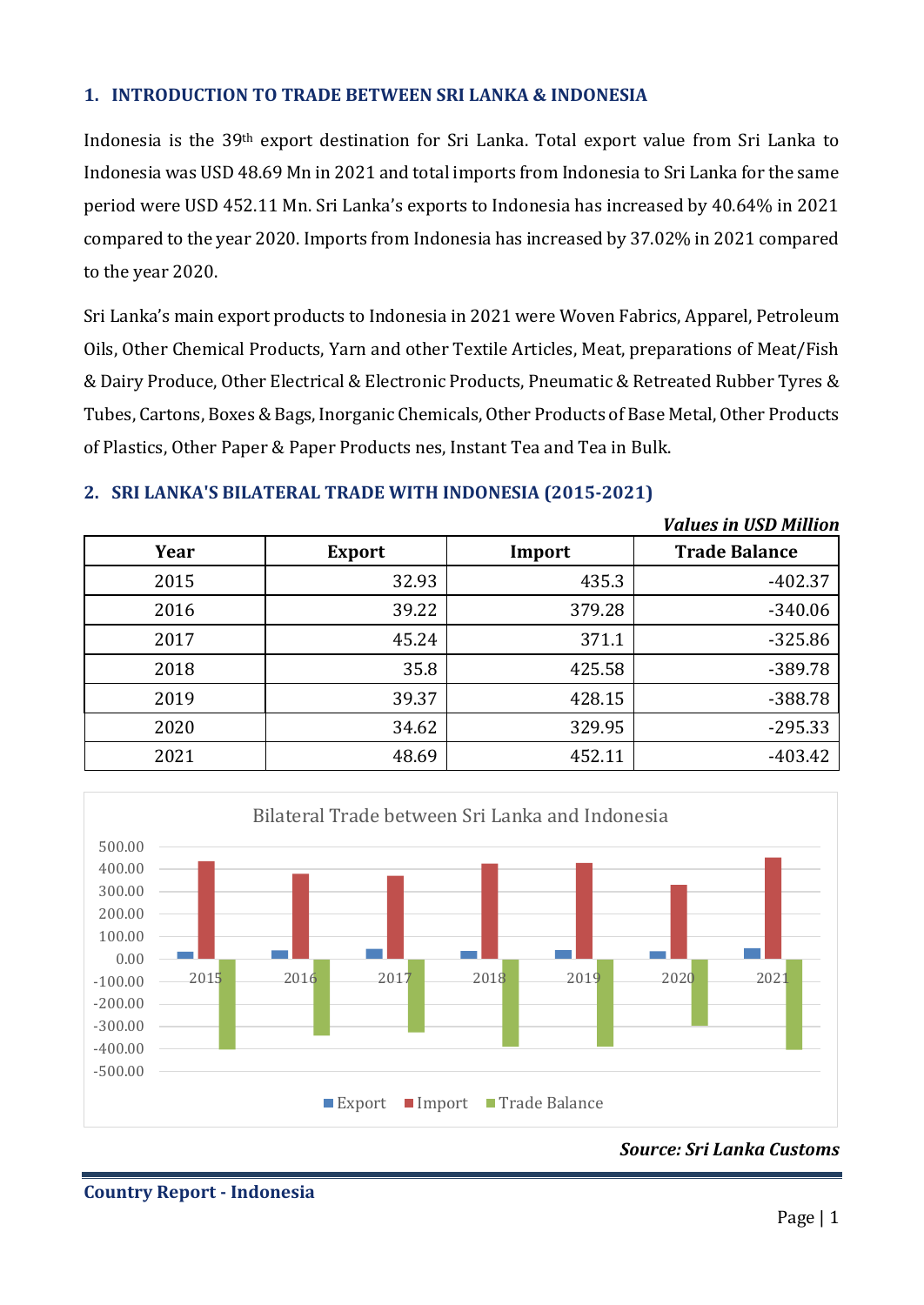#### <span id="page-3-0"></span>**3. SRI LANKA'S TOP EXPORT PRODUCTS TO INDONESIA (2021)**

#### *Values in USD Million*

| N <sub>o</sub> | Product                                                                | 2021  |
|----------------|------------------------------------------------------------------------|-------|
| $\mathbf{1}$   | <b>Knitted Fabrics</b>                                                 | 12.82 |
| 2              | <b>Woven Fabrics</b>                                                   | 3.51  |
| 3              | Petroleum Oils                                                         | 3.32  |
| $\overline{4}$ | <b>Other Chemical Products</b>                                         | 2.56  |
| 5              | Other Textile Articles nes                                             | 2.32  |
| 6              | Meat, preparations of Meat/Fish & Dairy Produce                        | 2.18  |
| 7              | Other Electrical & Electronic Products                                 | 1.99  |
| 8              | Made-up Clothing Accessories (Handkerchief, Shawls, Scarves, Ties etc) | 1.78  |
| 9              | Pneumatic & Retreated Rubber Tyres & Tubes                             | 1.5   |
| 10             | <b>Women's Outerwear</b>                                               | 1.47  |
| 11             | Cartons, Boxes & Bags                                                  | 1.47  |
| 12             | Inorganic Chemicals                                                    | 1.11  |
| 13             | <b>Other Products of Base Metal</b>                                    | 1.05  |
| 14             | <b>Other Products of Plastics</b>                                      | 0.9   |
| 15             | <b>Instant Tea</b>                                                     | 0.86  |
| 16             | Yarn                                                                   | 0.8   |
| 17             | Other Paper & Paper Products nes                                       | 0.76  |
| 18             | Men's and Women's Under Garments                                       | 0.73  |
| 19             | Tea in Bulk                                                            | 0.73  |
| 20             | Tea Bagging, Packing, Cleaning, Weighing Machines                      | 0.65  |
| 21             | Tea Packets                                                            | 0.48  |
| 22             | T-shirts                                                               | 0.47  |
| 23             | Men's Outerwear                                                        | 0.42  |
| 24             | Labels Printed or Not                                                  | 0.41  |
| 25             | <b>Insulated Wires and Cables</b>                                      | 0.36  |
| 26             | <b>Other Products</b>                                                  | 4.06  |
|                | Total:                                                                 | 48.69 |

*Source: Sri Lanka Customs*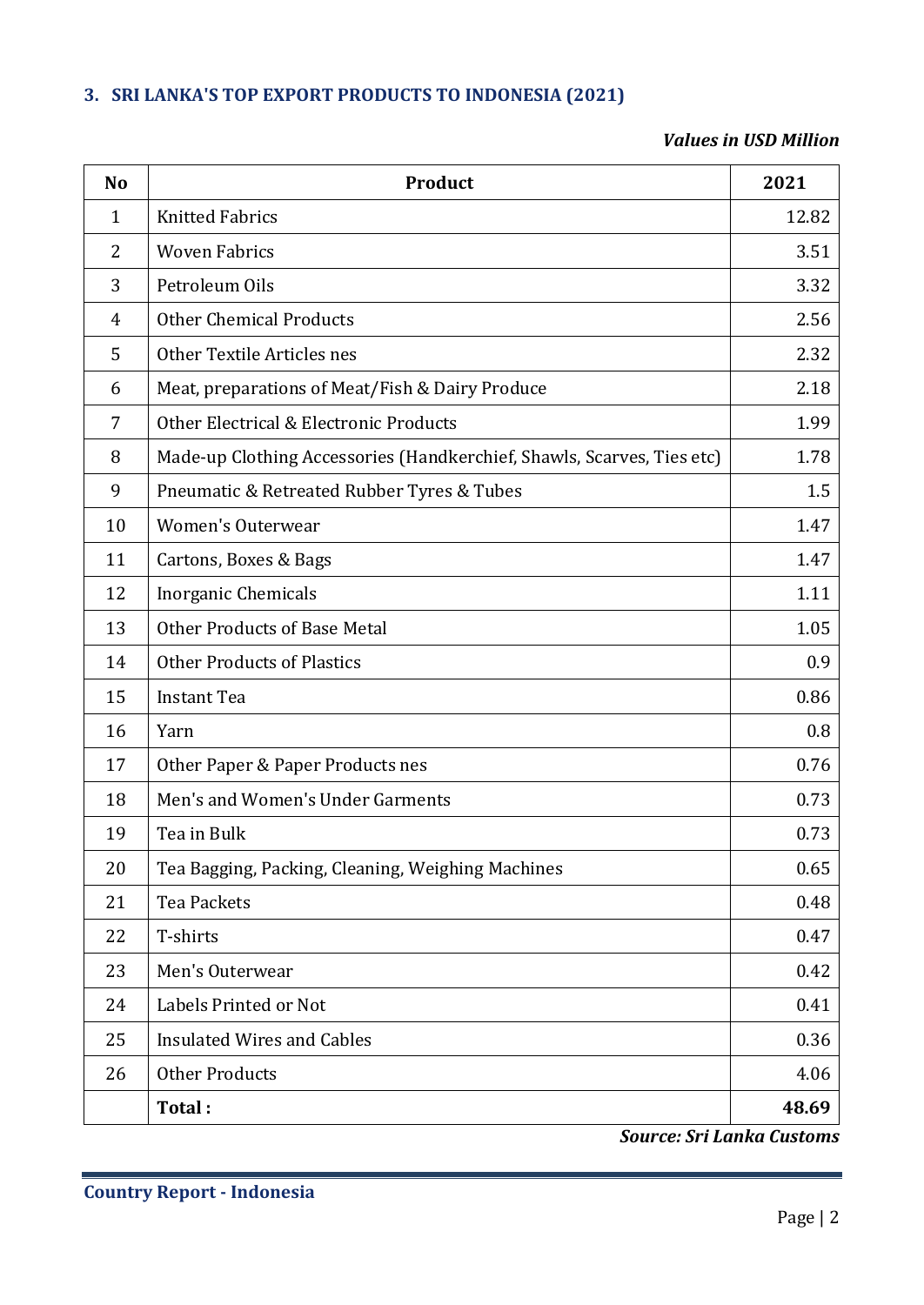#### <span id="page-4-0"></span>**4. SRI LANKA'S TOP IMPORT PRODUCTS FROM INDONESIA (2021)**

#### **V***alues in USD Million*

| N <sub>o</sub> | Product                                         | 2021 |
|----------------|-------------------------------------------------|------|
| $\mathbf{1}$   | Coconut Oil                                     | 77.6 |
| 2              | <b>Other Products of Base Metal</b>             | 36.1 |
| 3              | Other Mineral Products nes                      | 24.6 |
| 4              | <b>Sheet Rubber</b>                             | 24.2 |
| 5              | <b>Unmanufactured Tobacco</b>                   | 24.2 |
| 6              | Other Paper & Paper Products nes                | 24   |
| 7              | <b>Other Chemical Products</b>                  | 22   |
| 8              | Petroleum Oils                                  | 18   |
| 9              | <b>Motor Vehicles &amp; Parts</b>               | 15.4 |
| 10             | <b>Other Petroleum Products</b>                 | 13.3 |
| 11             | Telephone Sets, Audio/Video Equipment & Parts   | 13.2 |
| 12             | Miscellaneous Edible Preparations               | 12.5 |
| 13             | <b>Pharmaceutical Products</b>                  | 10.7 |
| 14             | <b>Other Products of Plastics</b>               | 9.97 |
| 15             | Other Electrical & Electronic Products          | 9.67 |
| 16             | <b>Technically Specified Rubber</b>             | 8.84 |
| 17             | Organic Chemicals                               | 8.71 |
| 18             | Fertilizers                                     | 8.63 |
| 19             | <b>Knitted Fabrics</b>                          | 8.55 |
| 20             | Paints, Varnishes and Dyeing Extracts           | 6.53 |
| 21             | Yarn                                            | 6.17 |
| 22             | <b>Printed Books &amp; Printed Matter</b>       | 5.2  |
| 23             | <b>Woven Fabrics</b>                            | 4.98 |
| 24             | Soap, Washing Preparations, Waxes, Candles etc. | 4.59 |
| 25             | Palm oil and its Fractions                      | 4.13 |
|                | <b>Other Products</b>                           | 50.4 |
|                | Total:                                          | 452  |

*Source: Sri Lanka Customs*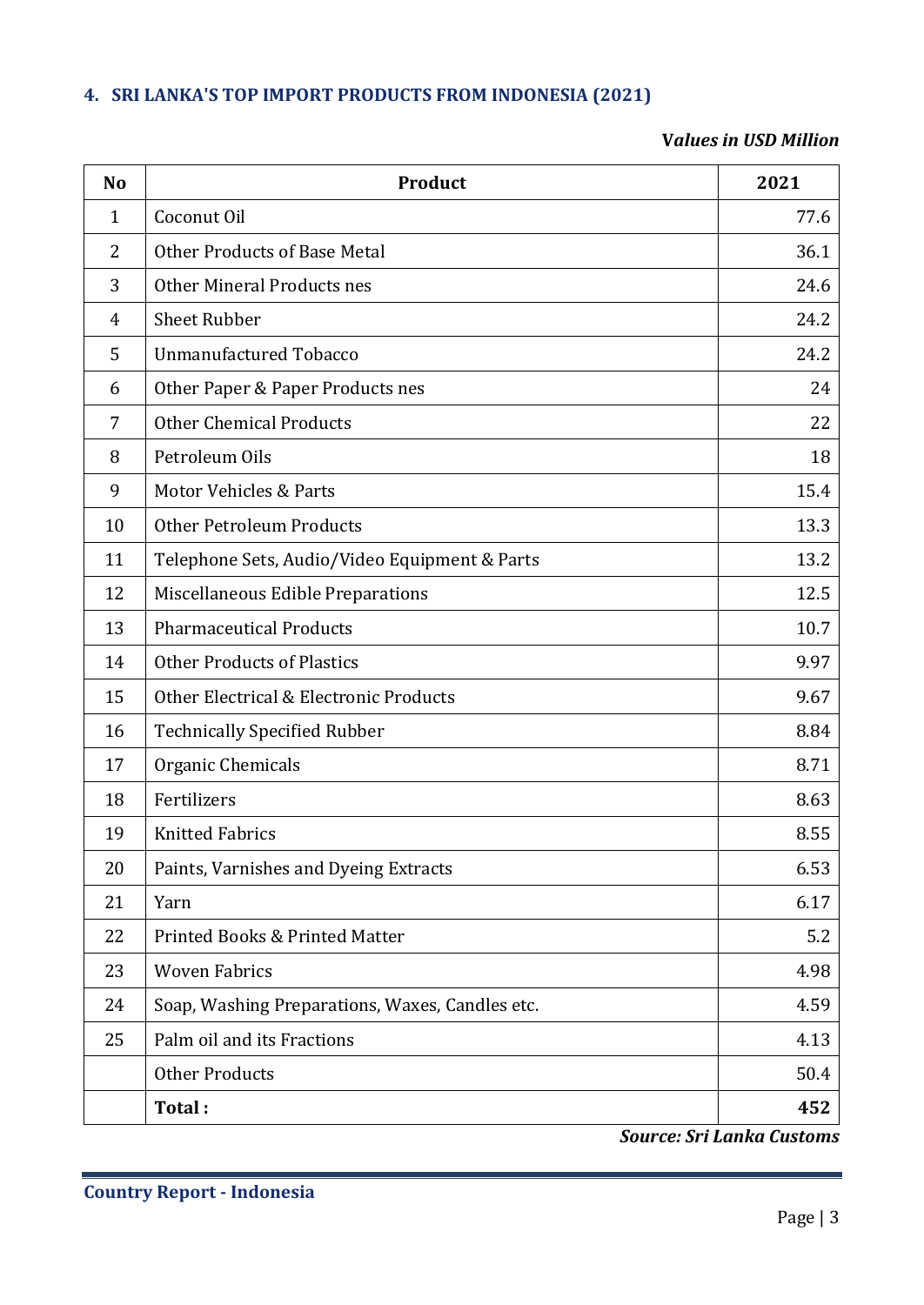#### <span id="page-5-0"></span>**5. POTENTIAL PRODUCTS FROM SRI LANKA TO INDONESIA**

- Solid/cushion tyres, interchangeable tyre treads and tyre flaps
- Cloves
- Black tea, packings >3kg
- Black tea, packings <=3kg
- New pneumatic tyres, of rubber
- Knit/crochet dyed cotton fabrics, >30cm
- Cinnamon (incl flowers), not crushed, not ground
- Preparations used in animal feeding
- Parts of machinery
- Activated carbon nes
- Food preparations
- Crude coconut oil
- Artificial staples, unprocessed for spinning

#### <span id="page-5-1"></span>**6. TOP SRI LANKAN EXPORTERS TO INDONESIA- 2021**

| N <sub>o</sub> | <b>Company Details</b>        | <b>Products Exported within this Period</b>                                                                                                                                                                                                                                                                                                                                                                                                                                                                                                                                                                                                                                                                                                                                                                                                                                                                                                                                                      |
|----------------|-------------------------------|--------------------------------------------------------------------------------------------------------------------------------------------------------------------------------------------------------------------------------------------------------------------------------------------------------------------------------------------------------------------------------------------------------------------------------------------------------------------------------------------------------------------------------------------------------------------------------------------------------------------------------------------------------------------------------------------------------------------------------------------------------------------------------------------------------------------------------------------------------------------------------------------------------------------------------------------------------------------------------------------------|
| $\mathbf{1}$   | TEEJAY LANKA PLC              | <b>Woven Fabrics</b>                                                                                                                                                                                                                                                                                                                                                                                                                                                                                                                                                                                                                                                                                                                                                                                                                                                                                                                                                                             |
| 2              | TRISCHEL FABRIC PVT LTD       | <b>Woven Fabrics</b>                                                                                                                                                                                                                                                                                                                                                                                                                                                                                                                                                                                                                                                                                                                                                                                                                                                                                                                                                                             |
| 3              | LANKA MARINE SERVICES PVT LTD | Petroleum Oils                                                                                                                                                                                                                                                                                                                                                                                                                                                                                                                                                                                                                                                                                                                                                                                                                                                                                                                                                                                   |
| 4              | SILUETA PVT LTD               | Apparel, Other Electrical & Electronic Products,<br>Other Products of Plastics, Other Paper & Paper<br>Products nes, Starches, Glues, Enzymes, Woven<br>Fabrics, Sacs & Bags of Plastics, Cartons, Boxes &<br>Bags, Labels Printed or Not, Yarn and other<br>Textile Articles, Other Products of Base Metal, Tea<br>Bagging, Packing, Cleaning, Weighing Machines,<br>Inorganic Chemicals, Switches, Boards & Panels,<br>Structures of Iron & Aluminum, Paints, Varnishes<br>and Dyeing Extracts, Furniture & Seats, Tools,<br>Implements, Cutlery & Parts, Nails, Screws, Bolts<br>& Nuts of Metal, Insulated Wires and Cables,<br>Made-Up Textile Articles, Industrial & Surgical<br>Gloves of Rubber, Other Wood & Wooden<br>Products, Other Toys, Games & Sport Requisites,<br>Ornaments, Brooms & Brusher of Other Fibers,<br>Gaskets, Washers, Seals etc. of Hard Rubber,<br>Other Articles of Stones, Jewellery Boxes, Cloth<br>Hangers and Handicraft, Printed Books & Printed<br>Matter |

**Country Report - Indonesia**